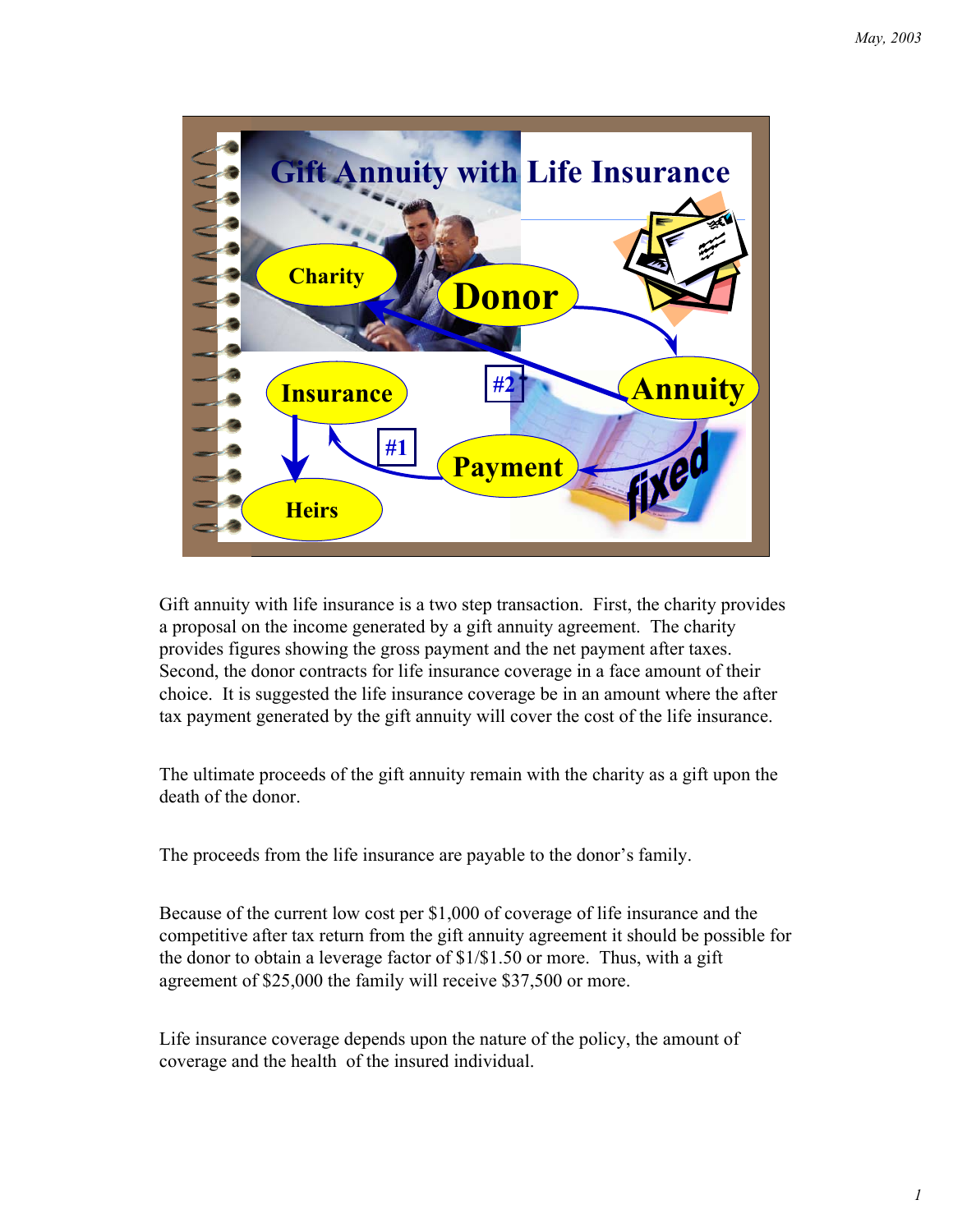

This is an example of the economics of a \$25,000 gift annuity agreement for a 65 year old single life agreement showing the after tax payment and the potential cost of a 20 year level term life insurance policy from an internet search of available products.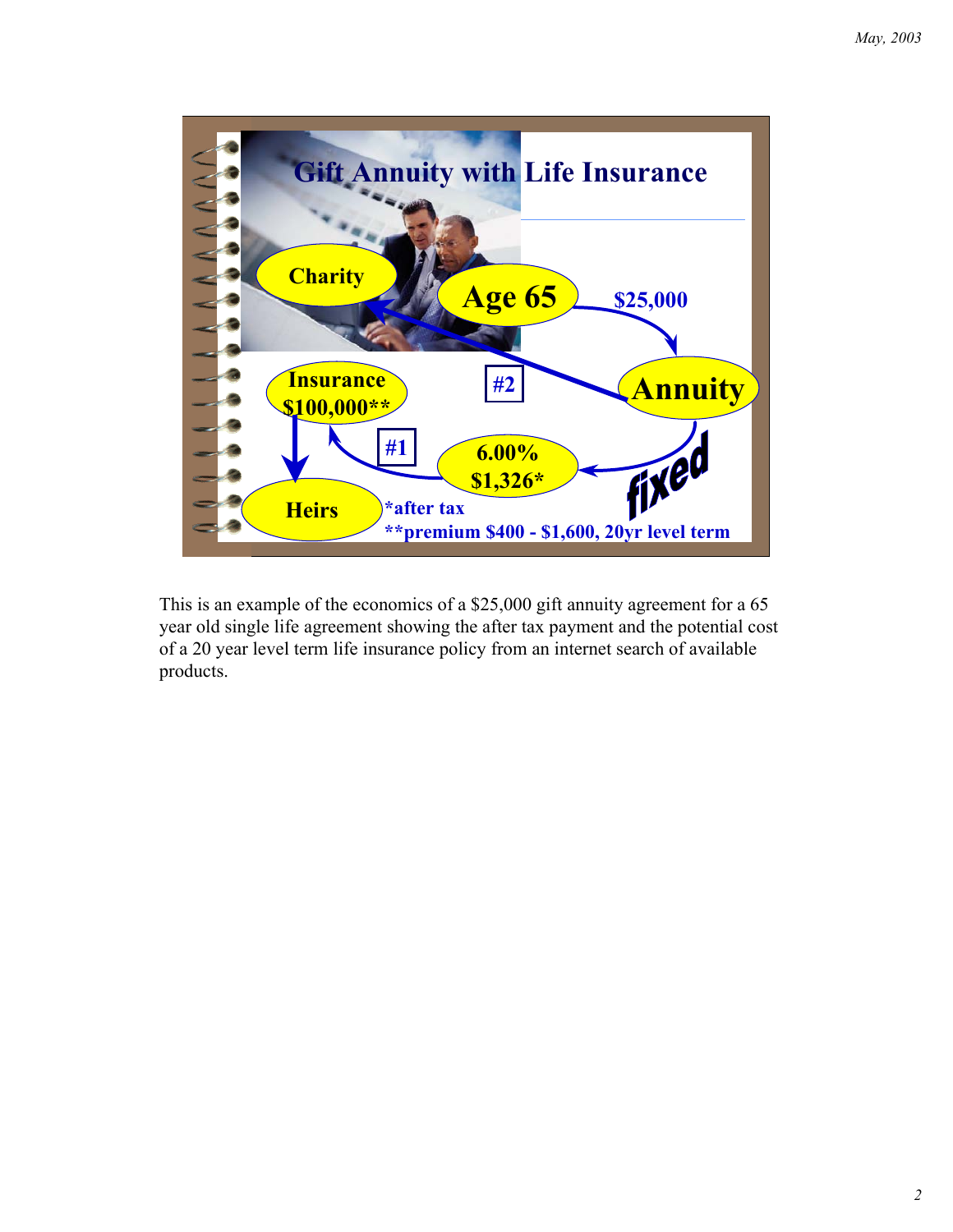

The after tax return from a charitable gift annuity varies with age. The return increases with age as does the cost of life insurance. The life insurance cost also varies with the type of product selected and the length of the term for the product.